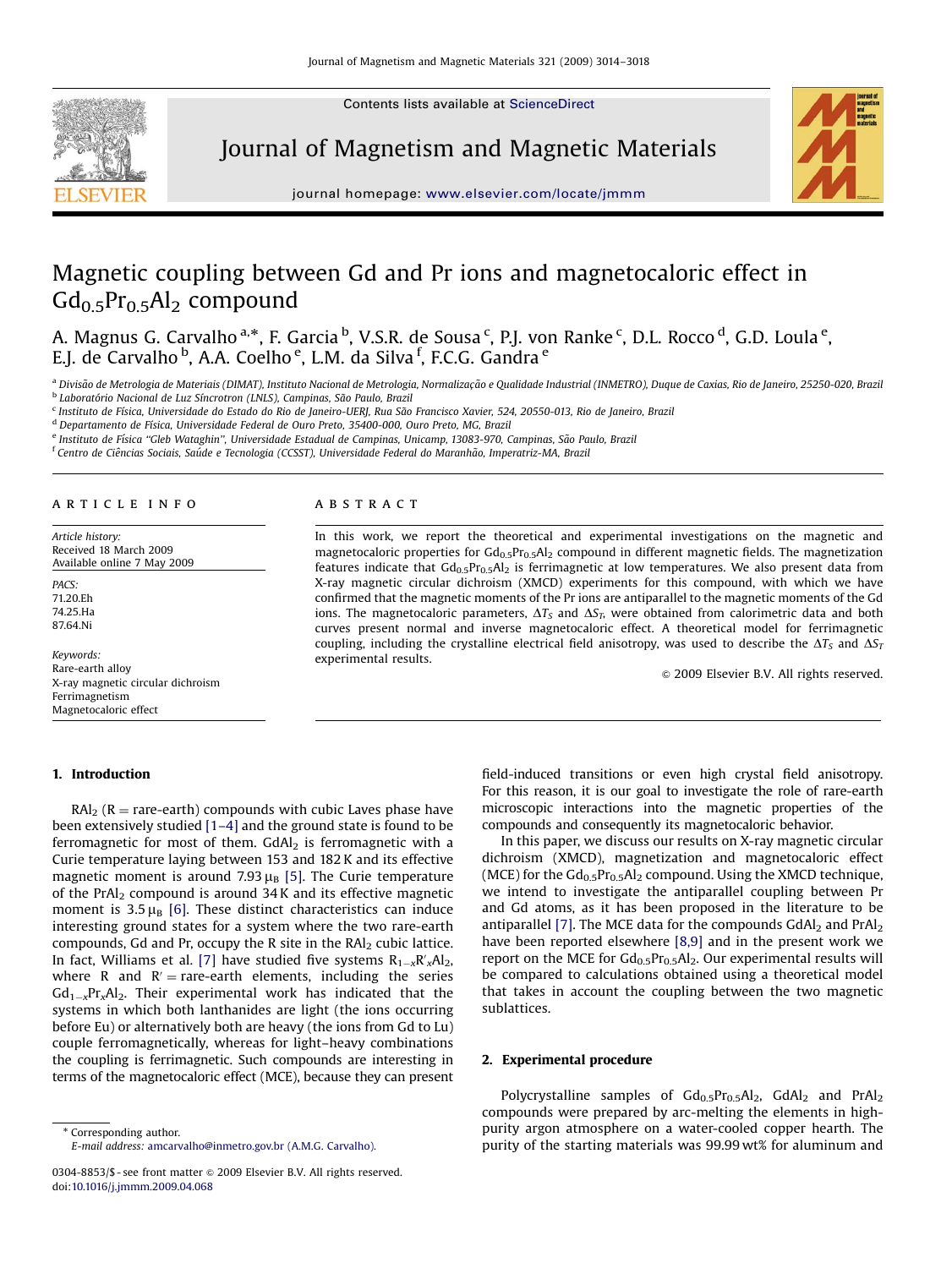99.9 wt% for the rare-earth metals. We have repeated the melting process four times to obtain homogeneous samples, which were subsequently annealed under argon atmosphere in a quartz ampoule at 1270 K for 5 h. The X-ray diffraction analyses for all samples show a single-phase formation with the C15 cubic Laves phase structure.

The XMCD measurements were performed on the dispersive XAS beam line at the Brazilian Synchrotron Light Laboratory (LNLS, Campinas, Brazil). A right circularly polarized X-ray beam was selected by a 0.1 mm-wide slit, positioned at half intensity above the orbit plane (maximum intensity), ensuring a circular polarization rate from approximately 0.7. Data were recorded in transmission mode, fixing the polarization and reversing the 0.9 T permanent magnetic field, applied along the beam propagation direction.

The magnetic measurements were performed in a commercial SQUID magnetometer (Quantum Design) and the calorimetric experiments were performed in the commercial equipment (PPMS; Quantum Design).

## 3. Theoretical description

To calculate the magnetic and magnetocaloric properties of the  $Gd_{0.5}Pr_{0.5}Al_{2}$  compound, we consider a two-magnetic-sublattice Hamiltonian:

$$
H = H(\mathsf{Gd}) + H(\mathsf{Pr}),\tag{1}
$$

where:

$$
H(\text{Gd}) = -g^{\text{Gd}} \mu_{\text{B}} [\vec{B} + \vec{B}_{m}^{\text{Gd}}] \vec{J}^{\text{Gd}},\tag{2}
$$

$$
H(Pr) = -g^{Pr} \mu_B [\vec{B} + \vec{B}_{m}^{Pr}] \vec{J}^{Pr} + H_{CF},
$$
\n(3)

Relations (2) and (3) are the single-ion Hamiltonian of Gd and Pr coupled sublattices, g the Landé factor,  $\mu_B$  the Bohr magneton,  $\vec B$ the applied magnetic field,  $\vec{B}_{m}^{Gd}$  and  $\vec{B}_{m}^{Pr}$  the molecular field acting on Gd and Pr ions, respectively, and  $\vec{J}$  the total angular momentum operator. Besides the molecular and applied magnetic fields, the 4f electrons of the Pr ions experience the influence of a crystalline electrical field (CEF), which for cubic symmetry (in the Lea– Leask–Wolf notation) is given by [\[10\]:](#page-4-0)

$$
H_{CF} = W \left[ \frac{x}{F_4} (O_4^0 + 5O_4^4) + \frac{1 - |x|}{F_6} (O_6^0 - 21O_6^4) \right]
$$
 (4)

In relation (4),  $O_n^m$  are the Stevens equivalent operators [\[11\]](#page-4-0) and W and  $x$  the parameters that determine, respectively, the strength and the ordination of the splitting of the  $(2J+1)$ -fold degenerate Hund ground state,  $F_4$  and  $F_6$  are dimensionless constants [\[10\].](#page-4-0)

The molecular fields  $\vec{B}_m^{\text{Gd}}$  and  $\vec{B}_m^{\text{pr}}$  (which couple the Gd and Pr sublattices) can be written as follows:

$$
\vec{B}_{m}^{\text{Gd}} = \lambda_{\text{Gd}} \vec{M}_{\text{Gd}} + \lambda_{\text{Gd-Pr}} \vec{M}_{\text{Pr}} \tag{5}
$$

and

$$
\vec{B}_{m}^{Pr} = \lambda_{\rm Pr} \vec{M}_{\rm Pr} + \lambda_{\rm Gd-Pr} \vec{M}_{\rm Gd}
$$
\n(6)

where  $\lambda_{\text{Gd}}$ ,  $\lambda_{\text{Gd-Pr}}$  and  $\lambda_{\text{Pr}}$  are, respectively, the molecular field parameters for Gd ions, Gd–Pr ions and Pr ions interactions, and  $\vec{M}_{\text{Gd}}$  and  $\vec{M}_{\text{Pr}}$  are the magnetization of each ion sublattice.

From the eigenvalues  $\varepsilon_k^{\delta}$  and eigenvectors  $|\varepsilon_k^{\delta}\rangle$  ( $\delta = \text{Gd}$ , Pr)<br>Hamiltonians (2) and (3) the sublattice magnetizations are of Hamiltonians (2) and (3), the sublattice magnetizations are obtained from the usual relation:

$$
\vec{M}^{\delta} = \langle \vec{\mu}^{\delta} \rangle = g_{\delta} \mu_B \vec{J}^{\delta} \rangle = g_{\delta} \mu_B \frac{\sum_{e_i^{\delta}} \langle e_i^{\delta} | \vec{J}^{\delta} | e_i^{\delta} \rangle e^{-\beta e_i^{\delta}}}{\sum_{e_i^{\delta}} e^{-\beta e_i^{\delta}}}, \tag{7}
$$

where  $\beta = 1/k_B T$  and  $k_B$  is the Boltzmann constant.

The projection of the magnetization of Gd and Pr ions along the applied magnetic field direction is given by

$$
M_B^{\delta}(T, B) = M_x^{\delta} \cos \alpha + M_y^{\delta} \cos \beta + M_z^{\delta} \cos \gamma,
$$
 (8)

where  $M_k^{\delta}$  ( $k = x$ ,  $y$ ,  $z$ ) are the Cartesian components of the magnetization and  $\alpha$ ,  $\beta$  and  $\gamma$  the angles formed by the applied magnetic field with the Cartesian axes. Then, the total magnetization for  $Gd_{0.5}Pr_{0.5}Al_2$  is:

$$
M_B(T, B) = 0.5M_B^{\text{Gd}}(T, B) + 0.5M_B^{\text{Pr}}(T, B), \tag{9}
$$

The magnetic entropy can be calculated from the general relation

$$
S_{mag}^{\delta}(T,B) = \frac{1}{T} \frac{\sum_{e_i^{\delta}} e_i^{\delta} e^{-\beta e_i^{\delta}}}{\sum_{e_i^{\delta}} e^{-\beta e_i^{\delta}}} + k_B \ln \left( \sum_{e_i^{\delta}} e^{-\beta e_i^{\delta}} \right),
$$
(10)

The lattice contribution to the entropy is obtained using the Debye formula

$$
S_{lat}^{\delta}(T) = -3R \ln(1 - e^{-\theta_D^{\delta}/T}) + 12R \left(\frac{\theta_D^{\delta}}{T}\right)^3 \int_0^{\theta_D^{\delta}/T} \frac{x^3 dx}{e^x - 1},
$$
(11)

where R is the gas constant and  $\theta_D$  the Debye temperature.

The electronic contribution to the total entropy is calculated by means of usual expression:

$$
S_{el}(T) = \bar{\gamma}^{\delta} T,\tag{12}
$$

where the Sommerfeld coefficient  $\bar{\gamma}$  was taken as 9.87 mJ mol<sup>-1</sup>  $K^{-2}$ , which is an average of the values of  $\bar{\gamma}$  for the compounds LaAl<sub>2</sub> and LuAl<sub>2</sub> [\[12\]](#page-4-0).

The entropy of each magnetic sublattice is considered as the summation of the three main contributions described above:

$$
S^{\delta}(T,B) = S^{\delta}_{mag}(T,B) + S^{\delta}_{lat}(T) + S^{\delta}_{el}(T),
$$
\n(13)

and for the compound  $Gd_{0.5}Pr_{0.5}Al_2$  we have:

$$
S_{tot}(T, B) = 0.5S^{Gd}(T, B) + 0.5S^{Pr}(T, B),
$$
\n(14)

To calculate the magnetocaloric effect, we adopted the values:  $\lambda_{\rm{Gd}} = 1.70 \,\text{meV}/\mu_{\rm{B}}$ ,  $\lambda_{\rm{Gd-Pr}} = -0.49 \,\text{meV}/\mu_{\rm{B}}$  and  $\lambda_{\rm{Pr}} = 0.21 \,\text{meV}/\mu_{\rm{B}}$ obtained by comparing the calculated critical temperature with the experimental one. The CEF parameters,  $x = 0.739$  and  $W = -0.329$ meV, were taken from Ref.  $[13]$  for PrAl<sub>2</sub>. The applied field was chosen to be in the [10 0] direction (the easy direction of magnetization of  $PrAl<sub>2</sub>$  [\[13\]](#page-4-0)).

The magnetocaloric thermodynamic quantities,  $\Delta S_T$  and  $\Delta T_S$ , are calculated by means of the usual relations:

$$
\Delta S_T(T, B) = S_{tot}(T, B = 0) - S_{tot}(T, B \neq 0),\tag{15}
$$

$$
\Delta T_S(T, B) = T(T, B \neq 0) - T(T, B = 0),\tag{16}
$$

#### 4. Results and discussion

The magnetic transition temperature of  $Gd_{0.5}Pr_{0.5}Al_2$  compound is around 108 K, obtained from derivatives of the magnetization curves shown in [Fig. 1](#page-2-0) and it has an effective magnetic moment of 5.4  $\mu_B$ . After reducing temperature of the system in zero magnetic field (ZFC process), the thermomagnetic curves were measured on heating (FW) and cooling process (FC) with an applied magnetic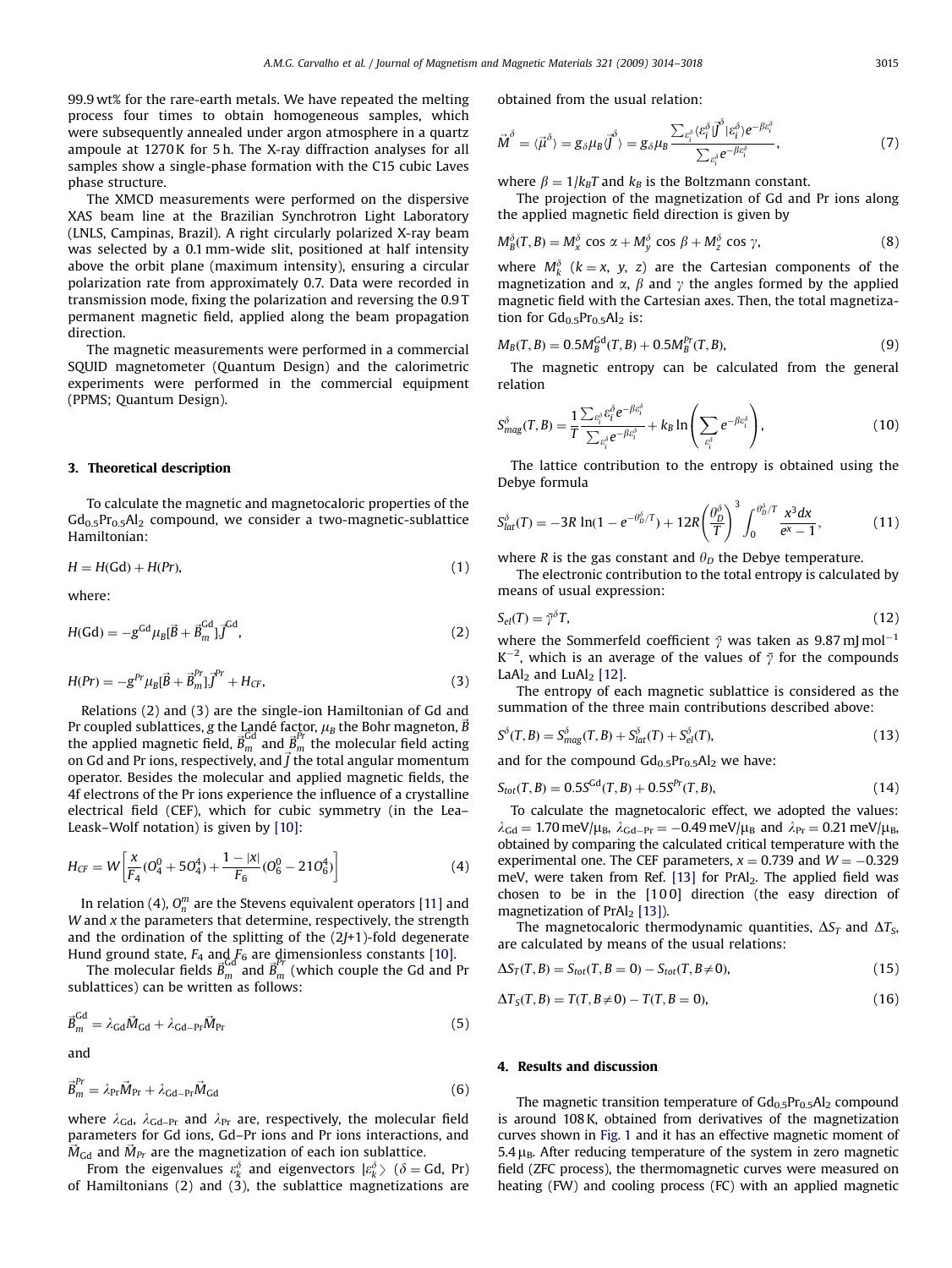<span id="page-2-0"></span>

Fig. 1. Magnetization as a function of temperature, in a magnetic field of 0.02 T. The heating and cooling curves were measured after a zero-field-cooling process.



Fig. 2. Magnetization as a function of temperature, in different magnetic fields, for the  $Gd_{0.5}Pr_{0.5}Al_2$  compound.

field. We observe that in the heating process the magnetization is lower when compared to the cooling cycle, but both curves show a maximum just below the transition temperature. These features (minima and maxima) are consistent with a ferrimagnetic coupling [\[14,15\]](#page-4-0).

In Fig. 2, we show the field-cooled magnetization as a function of the temperature measured at different magnetic fields. In the inset of this figure one can see a minimum followed by a maximum as the temperature increases. We believe that the minimum observed can be due to the Pr magnetic sublattice (antiparallel to the Gd sublattice), which could be composed by non-collinear magnetic moments that tend to align while temperature is increased until achieving the temperature of the minimum. However, this hypothesis must be checked by some technique, such as, X-ray magnetic diffraction on a single crystal of the  $Gd_{0.5}Pr_{0.5}Al_2$  compound. The maximum in the thermomagnetic curves can be originated by different behaviors between Pr and Gd magnetic sublattices as a function of the temperature.

We present in Figs. 3 and 4 the results on X-ray magnetic circular dichroism for the  $Gd_{0.5}Pr_{0.5}Al_2$  compound. Fig. 3 shows



Fig. 3. X-ray magnetic circular dichroism obtained in several temperatures at Gd  $L_{III}$  edge for the  $Gd_{0.5}Pr_{0.5}Al_2$  compound. The inset shows XMCD signal for the GdAl<sub>2</sub> compound at the same edge.



Fig. 4. X-ray magnetic circular dichroism obtained in several temperatures at Pr  $L_{II}$ edge for the  $Gd_{0.5}Pr_{0.5}Al_2$  compound. The inset shows XMCD signal for the PrAl<sub>2</sub> compound at the same edge.

the XMCD profiles at several temperatures obtained from the absorption data at Gd  $L_{III}$  edge. We notice that the XMCD signal is consistently reduced with increasing temperature and fades out above 108 K, the transition temperature. The inset in Fig. 3 shows the XMCD signal for  $GdAl<sub>2</sub>$ , used as a reference compound. Since both  $Gd_{0.5}Pr_{0.5}Al_2$  and  $GdAl_2$  present negative signals, we can conclude that the Gd moments are oriented parallel to the external magnetic field in both materials.

On the other hand, X-ray absorption measurements at Pr  $L_{II}$ edge at different temperatures resulted in the XMCD profiles for  $Gd_{0.5}Pr_{0.5}Al_2$  shown in Fig. 4. By comparing with the Gd results, we see that the Pr  $L_{II}$  signal is inverted. To know if magnetic moments of the Pr ions are parallel or antiparallel to the applied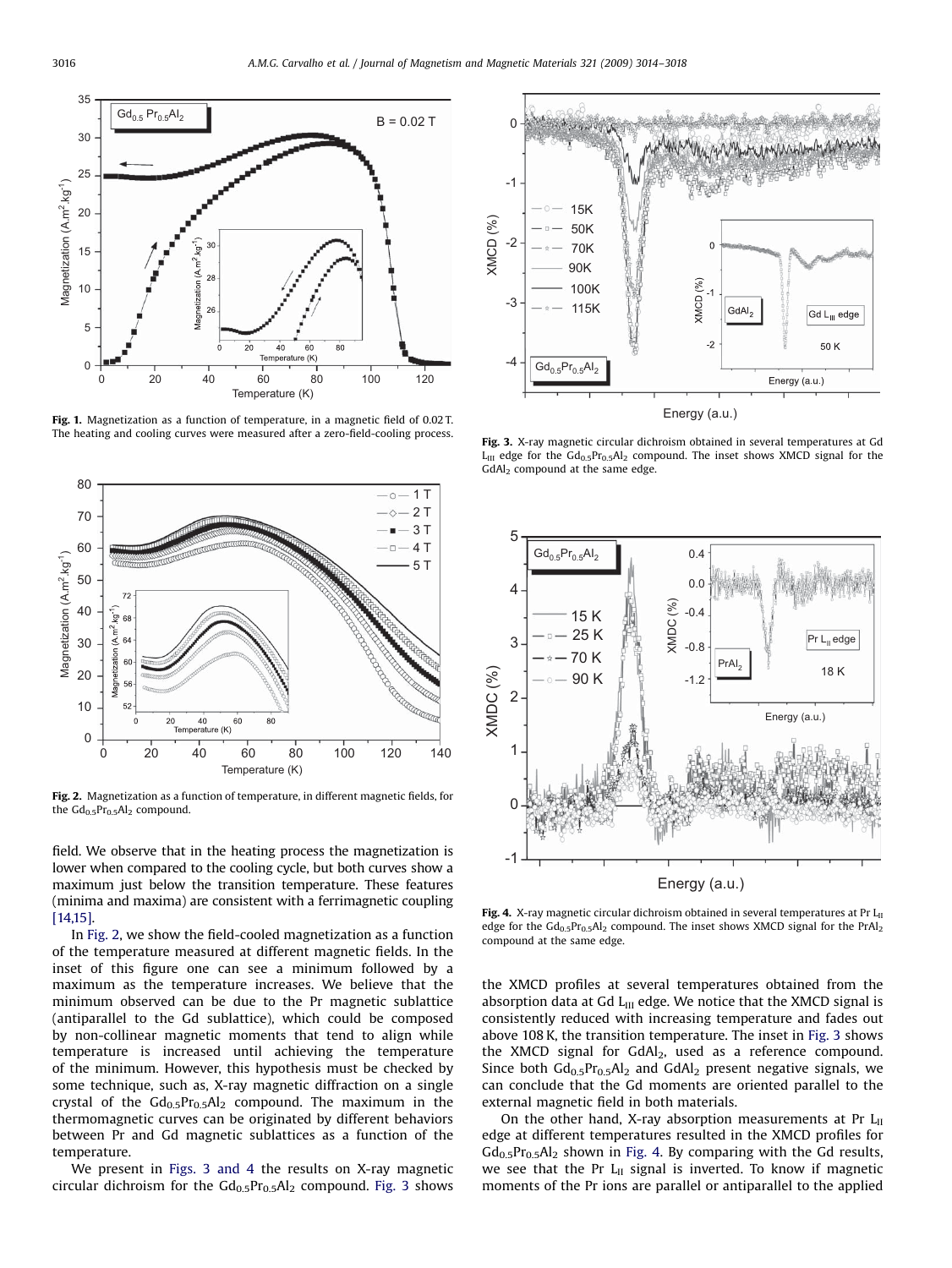magnetic field, it is necessary to compare with a ferromagnetic Pr-based compound. The inset in [Fig. 4](#page-2-0) shows XMCD signal of the ferromagnetic  $PrAl<sub>2</sub>$  compound. We note that this signal is negative and contrary to the one observed in the  $Gd_{0.5}Pr_{0.5}Al_2$ compound. Since the magnetic moments of the Pr ions in the  $PrAI<sub>2</sub>$  compound are parallel to the applied magnetic field, we conclude that in  $Gd_{0.5}Pr_{0.5}Al_2$  these moments are antiparallel to the magnetic field. This definitely shows that the magnetic moments of the Pr ions are antiparallel to the magnetic moments of the Gd ions in the  $Gd_{0.5}Pr_{0.5}Al_2$  compound. By increasing the temperature, the XMCD signal decreases, following the same behavior observed in the measurements at  $Gd$   $L_{II}$  edge.

Fig. 5 shows the isothermal variation of the entropy  $(\Delta S_T)$  and the adiabatic variation of the temperature ( $\Delta T_S$ ) for  $Gd_{0.5}Pr_{0.5}Al_2$ compound obtained from specific heat data collected at 0 T and 2 T.  $\Delta S_T$  and  $\Delta T_S$  are the thermodynamic quantities defined in relations (15) and (16) that characterize the magnetocaloric effect. For the magnetic field variation from 0 to 2 T, the maximum values of  $\Delta S_T$  and  $\Delta T_S$  are 4.1 J kg $^{-1}$  K $^{-1}$  and 1.7 K, respectively. We notice that there is an inverse magnetocaloric effect (both  $-\Delta S_T$  and  $\Delta T_S$ present negative values) at low temperatures. This is certainly due to the ferrimagnetic coupling between Pr and Gd ions. Using different sets of parameters in the theoretical model described above, we obtain  $\Delta S_T$  and  $\Delta T_S$  curves that also present the inverse magnetocaloric effect. The set 1 includes  $g_{\text{eff}}^{\text{Gd}}=2$  and the other parameters described in the theory section; the set 2 considers



Fig. 5. Experimental (symbols) and theoretical (solid, dashed and dotted lines) results for (a) isothermal variation of the entropy  $(\Delta S_T)$  as a function of the temperature and (b) adiabatic variation of the temperature ( $\Delta T_S$ ) as a function of the temperature for  $Gd_{0.5}Pr_{0.5}Al_2$  compound. Both were obtained for a magnetic field variation of 2 T. Set 1 ( $g_{e\!f\!f}^{Gd}=$  2); set 2 ( $g_{e\!f\!f}^{Gd}=$  2.16); set 3 ( $g_{e\!f\!f}^{Gd}=$  2, W  $=$   $-0.879$ ).



Fig. 6. Experimental (symbol) and theoretical (solid, dashed and dotted lines) magnetization isofields for  $Gd_{0.5}Pr_{0.5}Al_2$  compound measured at 5T. Set 1  $(g_{\textit{eff}}^{\textit{Gd}}=2);$  set 2 ( $g_{\textit{eff}}^{\textit{Gd}}=2.16);$  set 3 ( $g_{\textit{eff}}^{\textit{Gd}}=2,$   $W=-0.879)$ .

 $\frac{Gd}{\text{eff}}$  = 2.16; the set 3 considers  $g_{\text{eff}}^{\text{Gd}}$  = 2 and W = -0.879 meV. In spite of the differences among the theoretical curves, it is hard to guess which is the best physical scheme for only analyzing  $\Delta S_T$ and  $\Delta T_S$  results.

Supposing collinear magnetic moments, the theoretical model (set 1,  $\mu_{\text{teo}}^{\text{Gd}} = 7.0$ ) yields a magnetization of 1.93  $\mu_{\text{B}}$  at 5 T and near 0 K (dotted line in the Fig. 6), while experimental magnetization at  $T = 2$ K and at the same magnetic field is around 2.21  $\mu_B$ (symbols). The theoretical model (set 1) considers  $\mu_{teo}^{Gd} = 7.0 \,\mu_{B}$ for Gd magnetic moment, while experimental results for pure Gd show that  $\mu_{\rm exp}^{\rm Gd} \approx 7.55 \,\mu_{\rm B}$  [\[16\].](#page-4-0) The difference of almost 0.3  $\mu_{\rm B}$ between theoretical and experimental magnetization at 5T and low temperatures could be an indicative of the influence of the 5d electron in the total magnetic moment of  $Gd_{0.5}Pr_{0.5}Al_2$  compound. Thus, we have performed calculations considering  $g_{\text{eff}}^{\text{Gd}} = 2.16$  and  $\mu_{\text{teo}}^{\text{Gd}} = 7.55 \,\mu_{\text{B}}$  (set 2) and, at low temperatures, the theoretical magnetization isofield is closer to the experimental data, when compared to results from set 1 (Fig. 6).

Besides that, we may suppose that the divergence between experimental and theoretical (set 1) magnetization at 5 T and low temperatures could be also an indicative of the non-collinear magnetic moments in the Pr sublattice. Supposing that the noncollinear behavior could be a manifestation of a modified crystalline field acting on the Pr magnetic sublattice, we used other set of parameters (set 3), which considers  $g_{\text{eff}}^{\text{Gd}}=$  2 and W  $=-0.879$  meV. The theoretical magnetization reproduces well the experimental data and it is an indication that the CEF influence could be responsible for the large magnetization at low temperatures, as well as the larger Gd magnetic moments (5d electrons contribution).

## 5. Conclusions

In this work, we studied the thermomagnetic properties of the pseudo-binary compound  $Gd_{0.5}Pr_{0.5}Al_2$ . The base compounds, GdAl<sub>2</sub> ( $T_c$  between 153 and 182K) and PrAl<sub>2</sub> ( $T_c = 34$ K) are ferromagnetic, while  $Gd_{0.5}Pr_{0.5}Al_2$  present a transition at 108 K, in an intermediary position. Magnetization data indicates that the compound does not show a ferromagnetic behavior, in agreement with the literature. In fact, using the XMCD technique, we have